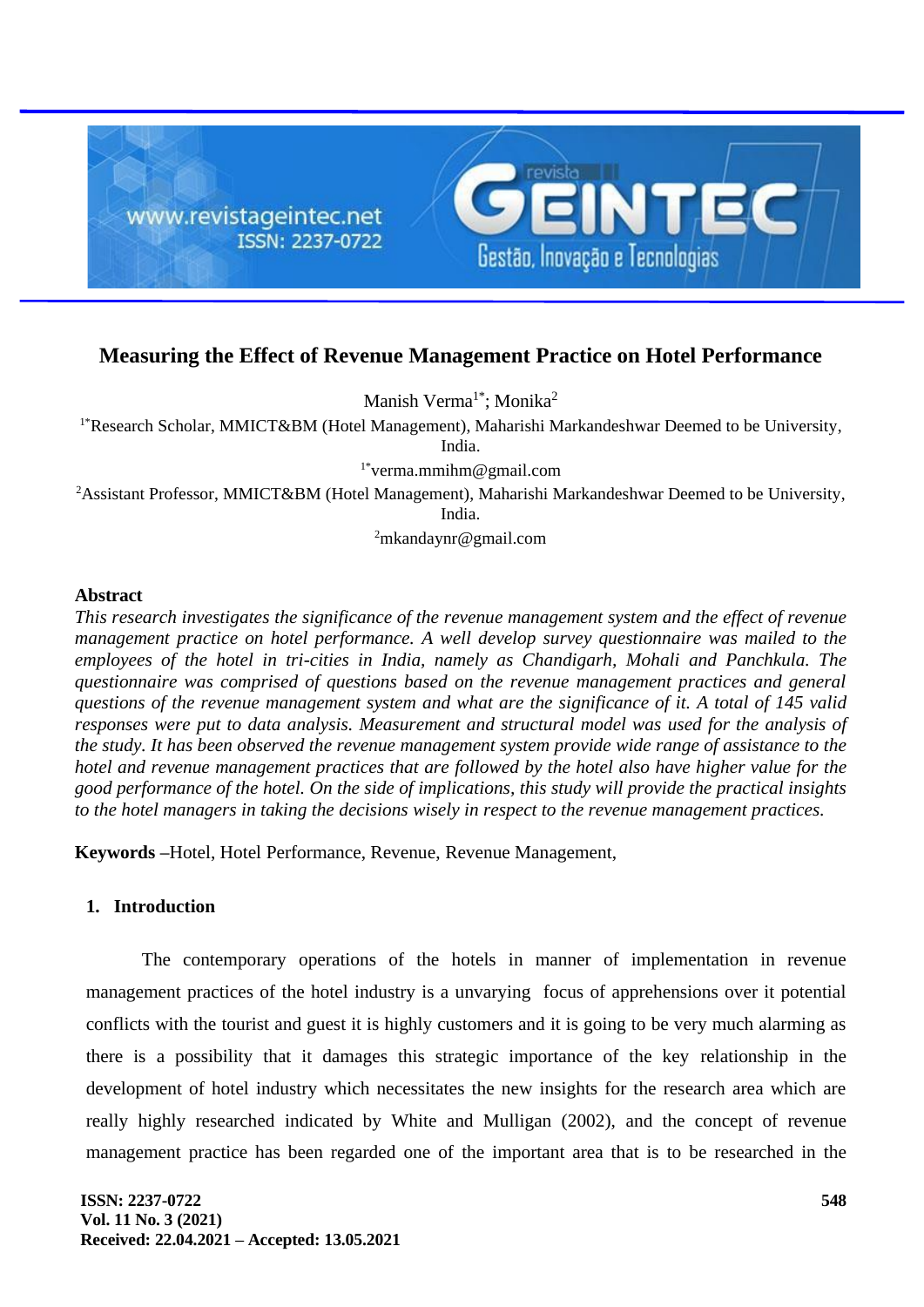research study for the hotel operations maintained by Yang, Mueller & Coes,  $(2016)$ . The revenue management practice is a very dynamic aspect in terms of pricing aspect towards the perishable products of the hotel and selectively locating the capacity which is scarce across the demands and its place while taking into account the customer profitability and value (Abrate, Fraquelli, &Viglia, 2012). Moreover, the revenue management techniques and practice has provided the good state of repair to the aspects of individuals and the hotels the operation process that can have a fact to the hotels terms of demand (Cross et. al, 2011). The internet access allows the customer who are the guest or the tourist in obtaining the info about the room availability, prices information, while at the same time most of the tourist products can be advertised, can compete and can be directly sold in internet, this aspect of the transformation process has been especially relevant in the sun and beach destinations, particularly for the loss of power of tour operators, the traditional intermediaries which exerted a high control on tourists, in the origin market, and on the resort hotel segment, of many destinations" (Aguiló, Alegre & Sard, 2003).Under the revenue management practices of the hotel, the key factors in terms of determinants are "perishability, staying limitations and seasons, of hotel, in the revenue maximization process place the demand management is a crucial factor .(Anderson, C.K. and Xie, 2010). So now it is the basic problem that is coming in for the hotel to satisfy the consumers with their revenue management practices. Revenue management practices is not a new concept it is traditionally concept which forecast the demand for future, in essence, RMP provides and adjusting situation in terms of the prices and the availability of the hotel rooms off season and on season. The aspect of revenue management practices was first used long back some six decades ago and it has been extended to several fields of studies such as tourism domain, hospitality domain, hotel and motel domain, small spas and clubs. So, the objective of the study is to study the impact of Revenue Management practices in front office on hotel performance in selected hotels of Tri-city.

### **2. Conceptual Framework**

Under the conceptual framework presented in fig-1 below, the independent and the dependent variable used in the study were undertaken on the basis of extensive literature reviews.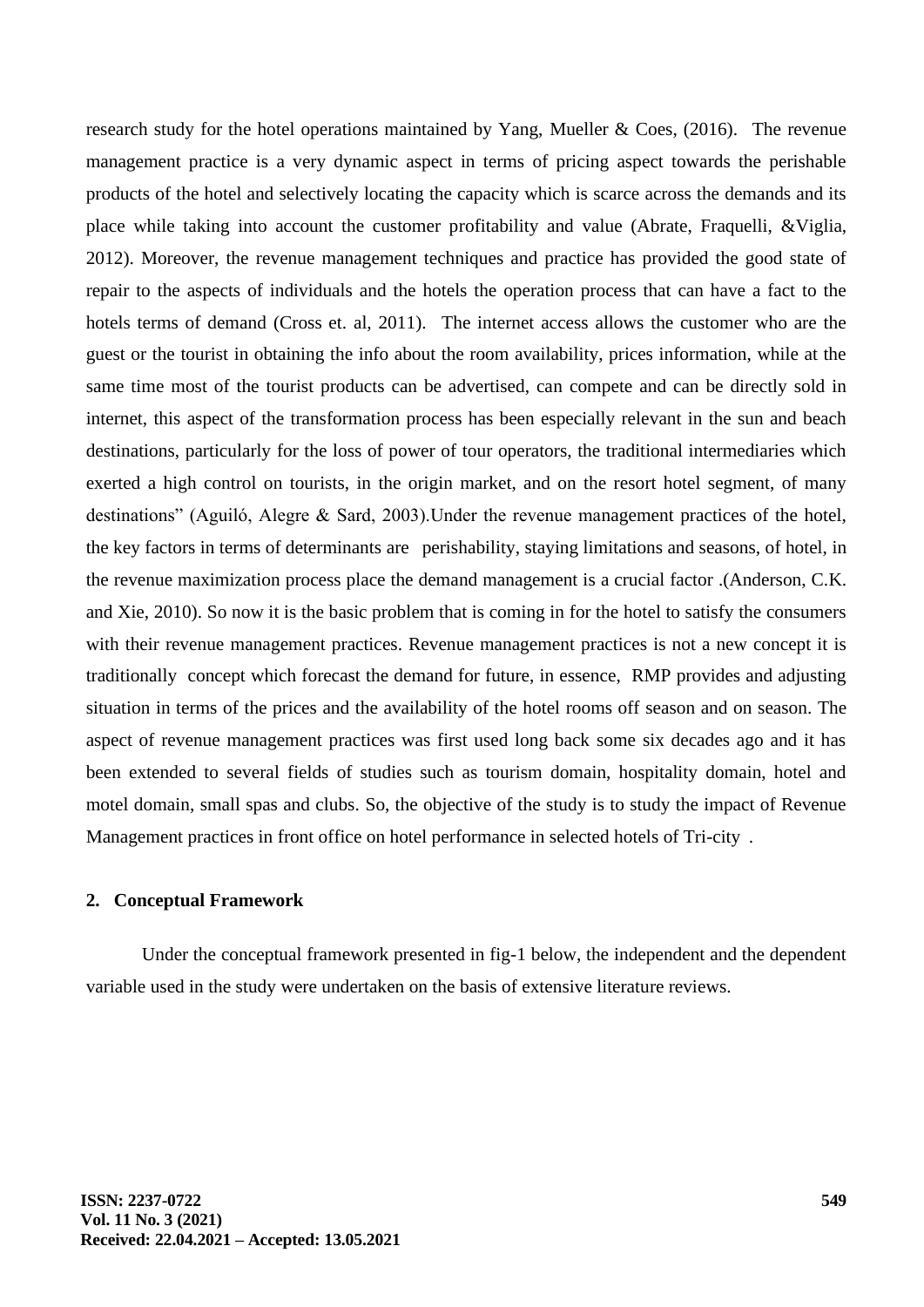

### Fig. 1 - Conceptual Framework

# **3. Literature Review and Hypothesis Development**

The concept of the revenue management system and practices are widely used in the hotel industry for its operation and working. The usefulness of this RMP has increased upto an extent that the research are now been conducted in almost many part of the world and also in the academics. The revenue management practices that are now days followed by the hotel industry had been researched by many researchers, notably, such as, Ivanov and Zhechev, (2012), Ivanov, (2014). In this research study, the current study, the researcher undertaken the aspect which are critical on the consumer side, as the hotels always do well and formulate good strategies for the revenue generation and make the customers' feel good as the resultant output of the provided services by the hotels. The hotel aims at generating the revenue in any way by using the different revenues management tools and also the revenue for the long term. This research study attempts to fetch together the revenue practices as well as the satisfaction of the customers.

### **Different Booking Dates – Hotel Performance**

Under the customer segmentation, the hotel is free to set variable pricing in accordance with the tourist categories maintained by the study of Schutze, (2008), and at some point in horizon of the booking, the hotel can go for short supply by making the room availability short in order to create the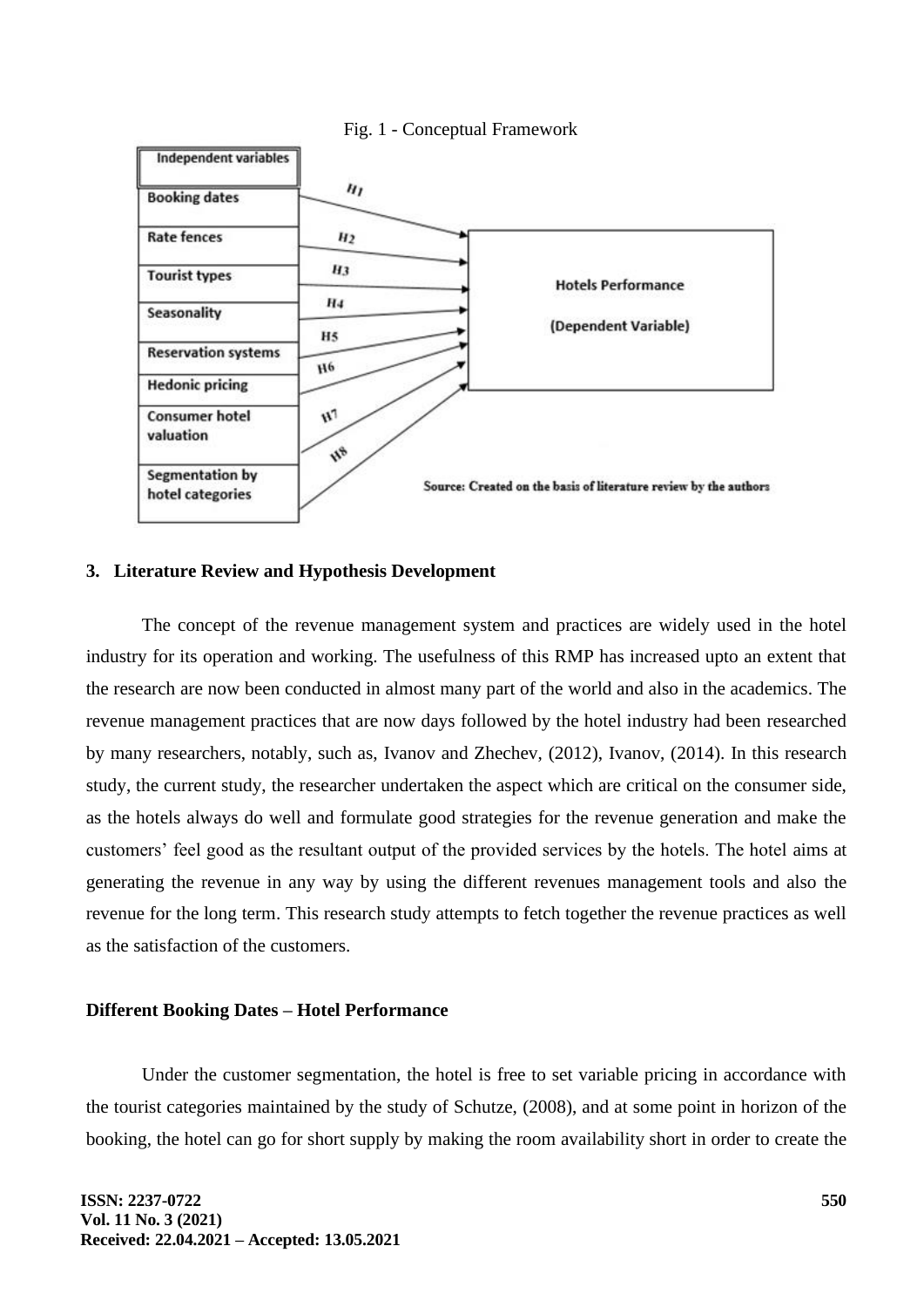demand profitable and it happens in the premature reservation stages and price tends to be changed in the positive direction reservation time comes nearer towards the visit date (Aziz et. al, 2011) and the horizon of booking depends on the different price strategies which comes out of the value and the patience of the customers (Lee and Jang, 2011). On the basis of above literature, following hypothesis was framed-

**H1:** Different booking dates affects the hotel performance

# **Rates Fence – Hotel Performance**

Rates fence is the second dimension under the internal segmentation and it describes the justification and rules or R&R (rules and regulation) utilised for the demand and the segmentation of the demands with the justifiable pricing which is differential (Ivanov and Zhechev, 2012).The concept of rates fences described by the study of (Kim, Han and Hyun, 2004) which revealed that the customer must understood all the discriminatory pricing system of fences, it will help to reduce the tourist who do not understood them, the rate fences help to understand the customer need and demands in the market explained by the study of (Pan, 2007).

**H2:** Rates Fences affects the hotel performance

### **Type of Tourists – Hotel Performance**

The tourist can be from the category of normal tourist and business purpose tourist. (Gallego and Van Ryzin, 1994) categorised the tourist as the "leisure and business travel tourists. Further, in respect to leisure and business travel tourists the study analysis of Ivanov, (2014) differentiates the categories of tourist in respect to the price sensitivity of the leisure and business travel tourists in the business segment, and indicated that the business travel touristy are more elastic to the price differentiation. Specifically describing the type of tourists, the weekend price heavily focused by luxuries segment customer and weekdays by the business segment customer, (Abrate et al., 2012). The strategies in respect to type of tourists added to the literature of hospitality management by (Guo, Yang and Liang, 2013),stated that the different strategies are needed for group parties staying at hotels, as opposed to individuals. The revenue management department are required to have a keen eagle eye on the type of customers while there are inflows of different tourist types, especially the business segment and more specifically the individual segment, as these affects the hotel performance.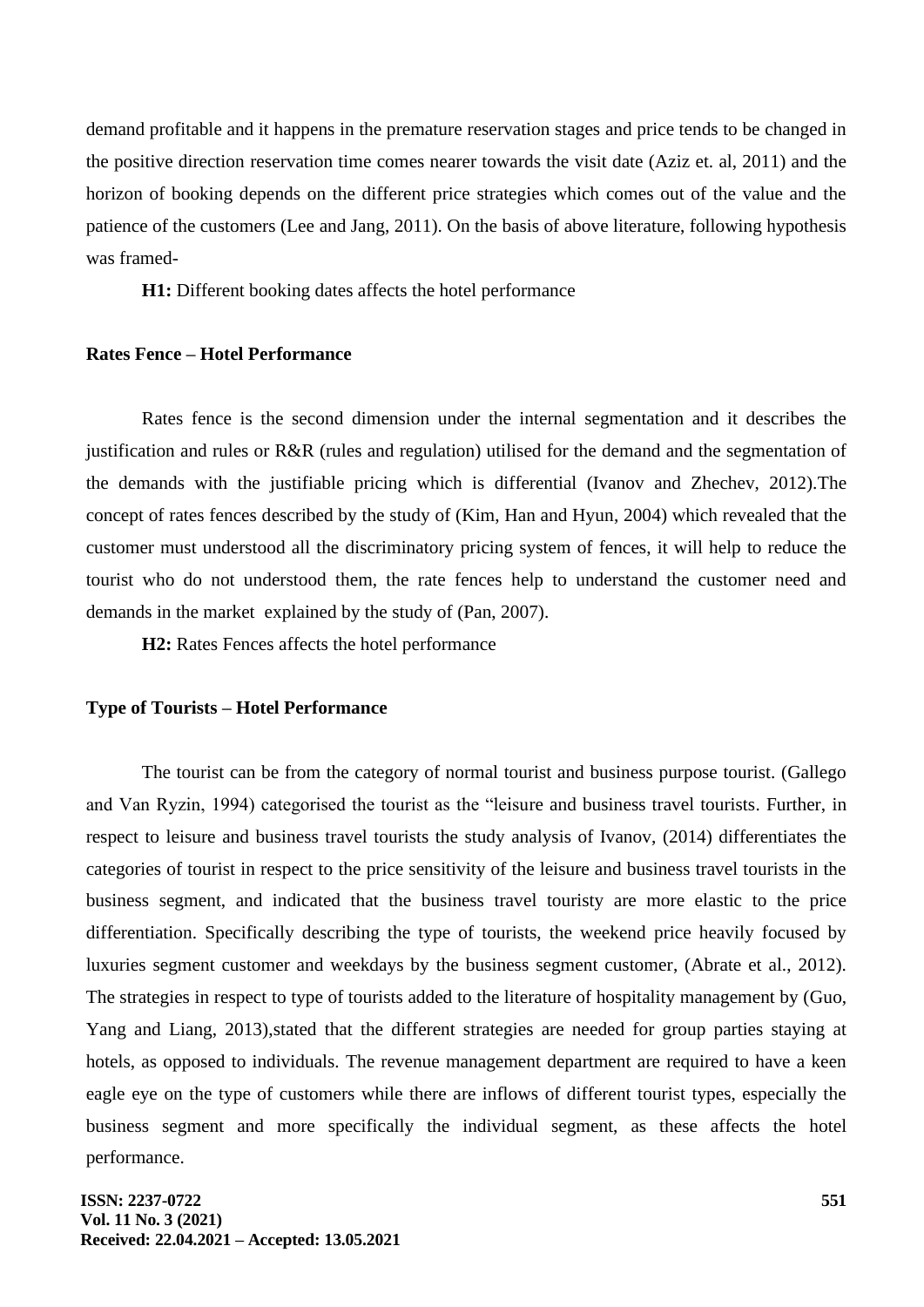**H3:** Type of Tourists affects the hotel performance

#### **Seasonality – Hotel Performance**

The collection of the seasons hinders the revenue for the hotels and that is why it managed according to the seasons in terms of segmentation of the customers and the travellers. The seasonality is one of the important factor under the internal segmentations. The study of Coenders, Espinet & Saez, (2003)states that the concept of "seasonality, taking it as a base for the segmentation, the resort and hotel prices are different in different seasons and room prices are double during the high demand season and very opposite to the low demand season. During the high demand period hotels offer always high prices. While there is low demand period they offer discount to boost the demand. In extension of the concept of season in respect of season towards the trend of high and low, the research study of (Pan, 2007) stated that "both the high and low demand seasons prices of rooms affected by the market fluctuation and always low prices are increase during the peak seasons and the result show there are difference between both seasons prices.

**H4:** Seasonality affects the hotel performance

### **Reservation Systems – Hotel Performance**

Reservation systems given in the literature are classified in two broad categories as- a) reservation system via, using internet by the consumers. b) Reservation system by way of using traditional intermediaries by the consumers (Ivanov and Zhechev, 2012). Additionally the same study of the (Kim et., al, 2004) specifically identified and mentioned in the research study analysis that there is a positive relationship in the offline channel between price and hotel performance, while there is negative relationship in the online channel. Transparency and the regularity in price changes in online affect higher degree of price which relate to hotel performance".

**H5:** Reservation Systems affects the hotel performance

# **Hedonic Pricing – Hotel Performance**

Hedonic pricing attributes are the aspects of the hotel valuable attributes which are not sold discretely and through this the hotel tries to capture heterogeneity (De Oliveira Santos, 2016), but "this attribute of the heterogeneity do not consent for the empathy of consumers' willingness to pay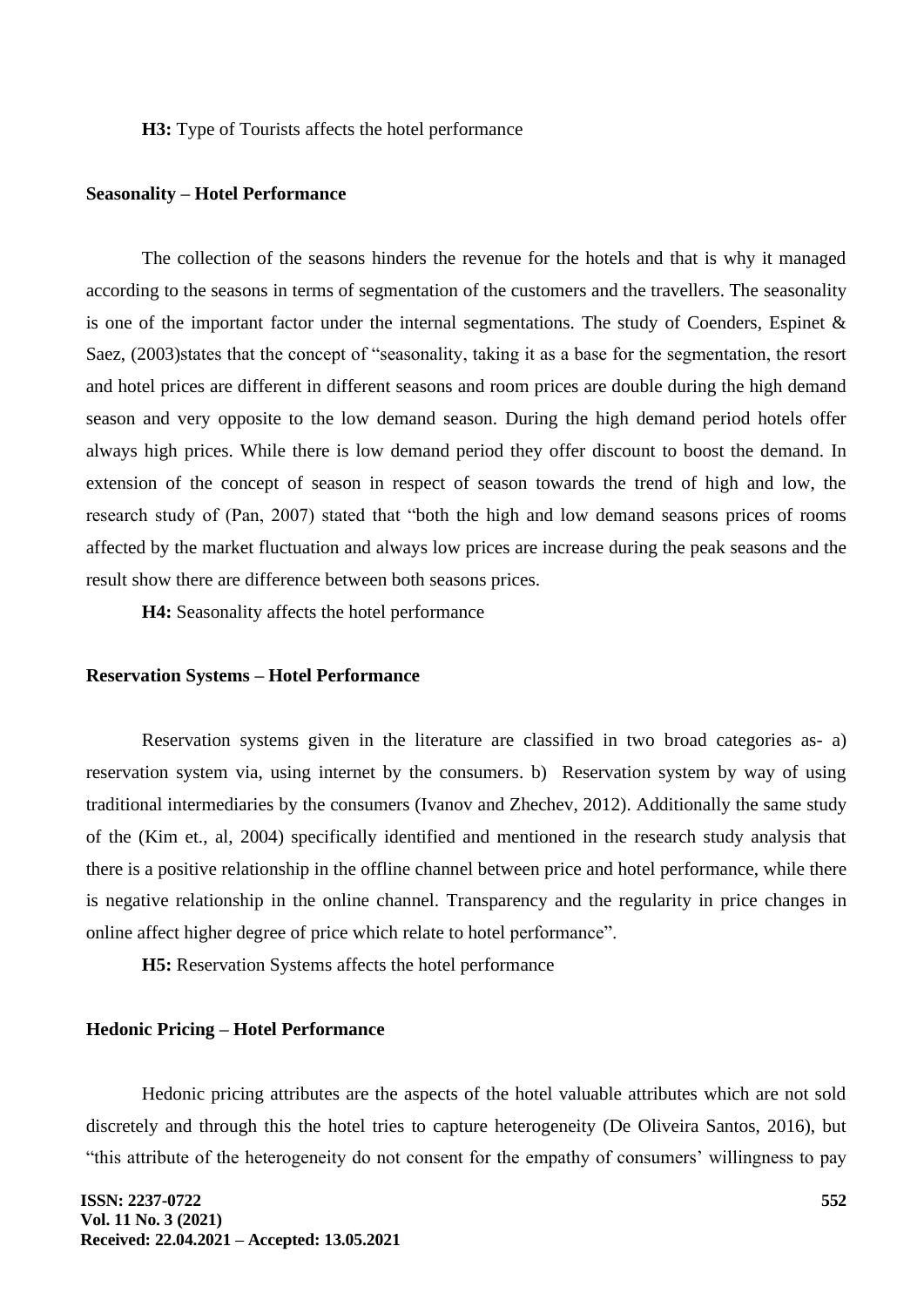the higher prices in case of the higher elasticity of the demand" indicated by the study of the Coenders et al., (2003). In line of the discussion for the hedonic pricing there are other aspects too, affecting the level of the pricing, such as online reviews and the rating of the consumers, location of the hotel, distance of the hotel, date of the booking, reservation efficiency, facilities, type.

**H6:** Hedonic Pricing affects the hotel performance

# **Consumer Hotel Valuation – Hotel Performance**

Consumer hotel valuation is an important aspect which effects the customer satisfaction and behaviour, so assessments of hotel attributes is extremely important. In respect to this, contended by the study of Kang et al., (2004) that the "understanding customer assessments of hotel attributes is fundamental, since they affect customer satisfaction and behaviour". Further under the consumer segmentation model, (Chu and Choi, 2000) found that the segmentation of the business class and the segmentation of the leisure class, are having the same perception on the dimensions and the attributes such as, hotel quality, facility, the value of the room, quality of front desk, food quality and security value.

**H7:** Consumer Hotel Valuation affects the hotel performance

# **Segmentation by Hotel Categories – Hotel Performance**

The segmentation of the customers is the perpetual process and understand them is also a basic and the important step in terms of the satisfaction of the customers. The study of Zhang and Bell (2012) states in terms of satisfaction and the segmentation part that the understand customer according to customer lead to satisfaction of customer. "Moreover, according to Canina et. al, (2005), the segmentation of the customers can be effected by the external and the internal factors decided by the hotels for its revenue model. In accordance with the Maruffy (2019), there are three different types of discrimination in the price- Complete price discrimination (under the complete price discrimination, the seller knows the nature and the possible curves of the all individual guest). Direct and indirect segment discrimination (under the direct segment discrimination, the seller involves directly discriminating the buyer on the basis of the attributes and the indirect segment discrimination, the seller utilises attributes of the product.

**H8:** Segmentation by Hotel Categories affects the hotel performance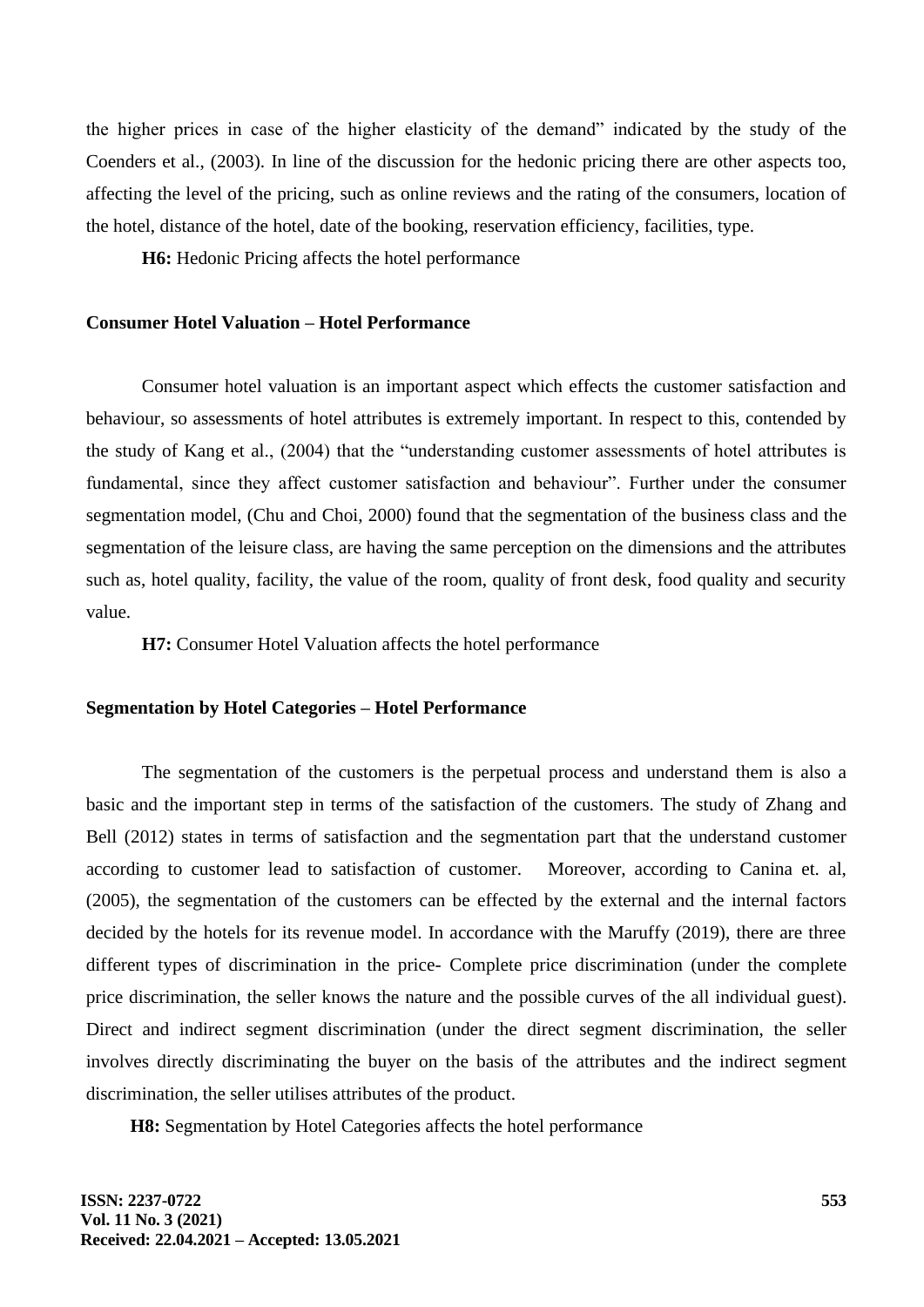# **4. Research Methodology**

The research methodology tells about the design for the research, size of the sample and its selection. Moreover, research methodology states the way that how to carry on the research activity and selecting the analysis of the data to extract the meaningful information from the data of the target population.

# **Pre-test and Participants**

The pre-test implies the pilot study. The pre-test was conducted with the sample size of the 50 undertaken from the hotel staff. The data for the pilot study was collected by way of mailquestionnaire. The pre-test was conducted during the January 2020.

# **Initial Reliability of the Pre-test**

The initial analysis for the reliability was conducted based on the sample size of with no list wise item deletion, the Cronbach's alpha value was found to be 0.874 for the 48 items which were undertaken on 5 point Likert scale and interval scale under the measurement scales. The value of cronbach Alpha of 0.887. It tells the consistency of the responses on the research questionnaire was 88.7 %. (Refer the table 1).

| Table 1 - Case Processing Summary for hotel revenue management data |          |     |        |
|---------------------------------------------------------------------|----------|-----|--------|
| %                                                                   |          |     |        |
| Cases                                                               | Valid    | 50. | 100.0  |
|                                                                     | Excluded |     |        |
|                                                                     | Total    | 50. | 100.0. |
| a. Listwise deletion based on all variables in the procedure.       |          |     |        |

| Table 2 - Reliability Statistics of hotel revenue management data |            |  |
|-------------------------------------------------------------------|------------|--|
| <b>Cronbach's Alpha</b>                                           | N of Items |  |
| 0.887                                                             | 48         |  |
| <b>Source: Primary Data</b>                                       |            |  |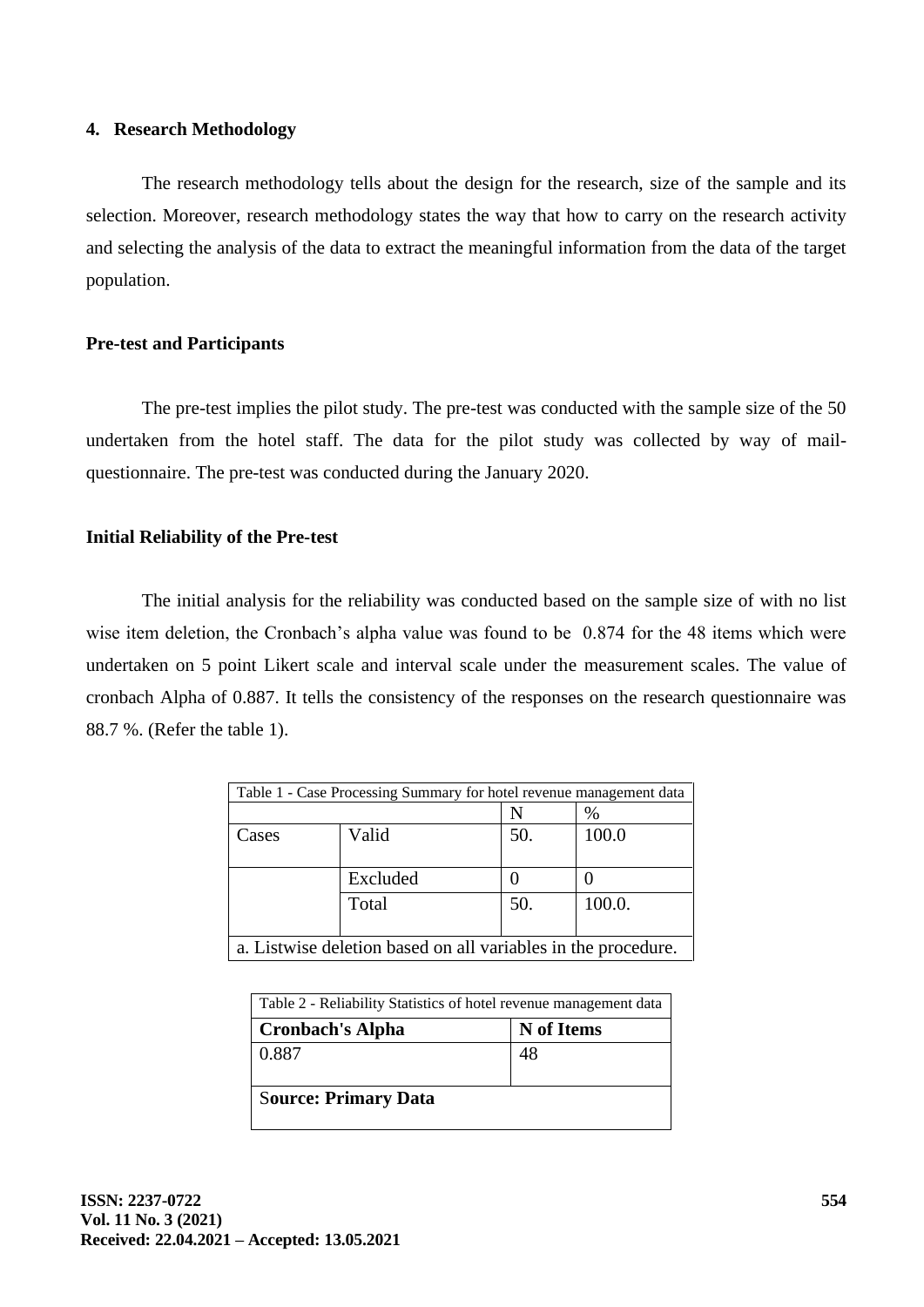### **Main Data Collection and Sampling Technique Used**

The main data was collected after the exploration of the variables. Under the main data collection the aspects of the revenue management practices of the hotel was presented in the form validity check of the latent variable through the confirmatory factor analysis. Moreover the causal relationship was also measured via, the structural model to draw the inferences from the sample data. The snowball sampling technique was used in the collection of data from the hotel by administering the self-administered questionnaire.

### **Participants of Main Data Collection**

A total of 209questionnaire were distributed during the December 2020 –January 2021 to the hotels staff and out of 209 only 145 questionnaires were received and all were valid. The hotels staff were the participants of the survey from tri-cities of India (Chandigarh, Panchkula, and Mohali). The sample size of 145 was put to analysis for the measurement of the study outcome.

#### **Measurement of Responses**

The measurement of the responses was carried on by using the five point Likert scale ranging from strongly agree to strongly disagree interval scale. The usage of the interval scale in the primary data based research provides an opportunity to have proper set of statistical tools in drawing the inferences from the target population by way of selecting the sample units.

#### **5. Results and Analysis**

Under the results and analysis, the preliminary analysis of the main study was presented in the form of reliability analysis, confirmatory factor analysis, measurement model fit, convergent and discriminant validity, structural model fit and the causal relationship between the revenue management practices and the hotel performance. (Refer the table 3 to 9 for the quantitative inference).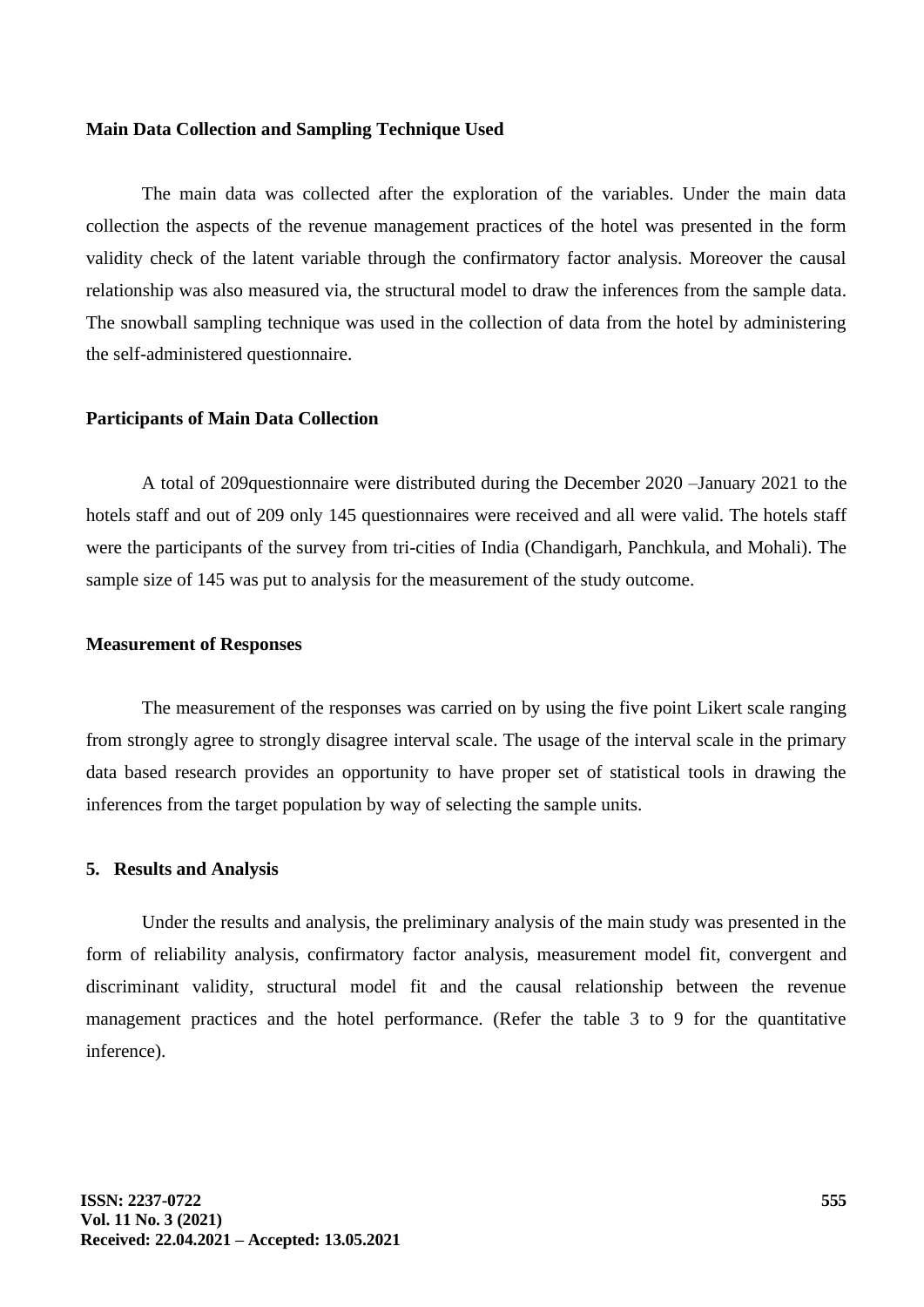# **Demographicdata**

| Table 3 - Demographic profile of hotel data |                |     |  |
|---------------------------------------------|----------------|-----|--|
| <b>Gender</b>                               | Female         | 30  |  |
|                                             | `Male          | 115 |  |
| Age                                         | 20-30 Years    | 10  |  |
|                                             | 30-40 Years    | 82  |  |
|                                             | 40-50 Years    | 47  |  |
|                                             | Above 50 Years | 06  |  |
| <b>Marital status</b>                       | Married        | 66  |  |
|                                             | Unmarried      | 79  |  |
| <b>Star of the hotel</b>                    | 2 star         | 20  |  |
|                                             | 3 star         | 37  |  |
|                                             | 4 star         | 58  |  |
|                                             | 5 star         | 30  |  |
| <b>Location of hotel</b>                    | Mohali         | 30  |  |
|                                             | Chandigarh     | 61  |  |
|                                             | Panchkula      | 54  |  |
| <b>Working in</b>                           | 1-3 Years      | 42  |  |
| hotels since                                | 3-5 Years      | 46  |  |
|                                             | 5 Years and    | 57  |  |
|                                             | Above          |     |  |
| <b>Source: Primary Data</b>                 |                |     |  |

The demographic data information is given below (Refer the table 3).

# **Reliability Analysis of Main Data**

The reliability analysis for the measurement of the consistency was analysed and the results indicated that under the case processing summary for the revenue management data indicated no list wise item deletion, with the value of cronbach as 0.912, which explains the consistency of 91.2%. (Refer the table 4)

| Table 4 - Case Processing Summary for revenue management data |          |     |     |
|---------------------------------------------------------------|----------|-----|-----|
| %                                                             |          |     |     |
| Cases                                                         | Valid    | 145 | 145 |
|                                                               | Excluded |     |     |
|                                                               | Total    | 145 | 145 |
| a. Listwise deletion based on all variables in the procedure. |          |     |     |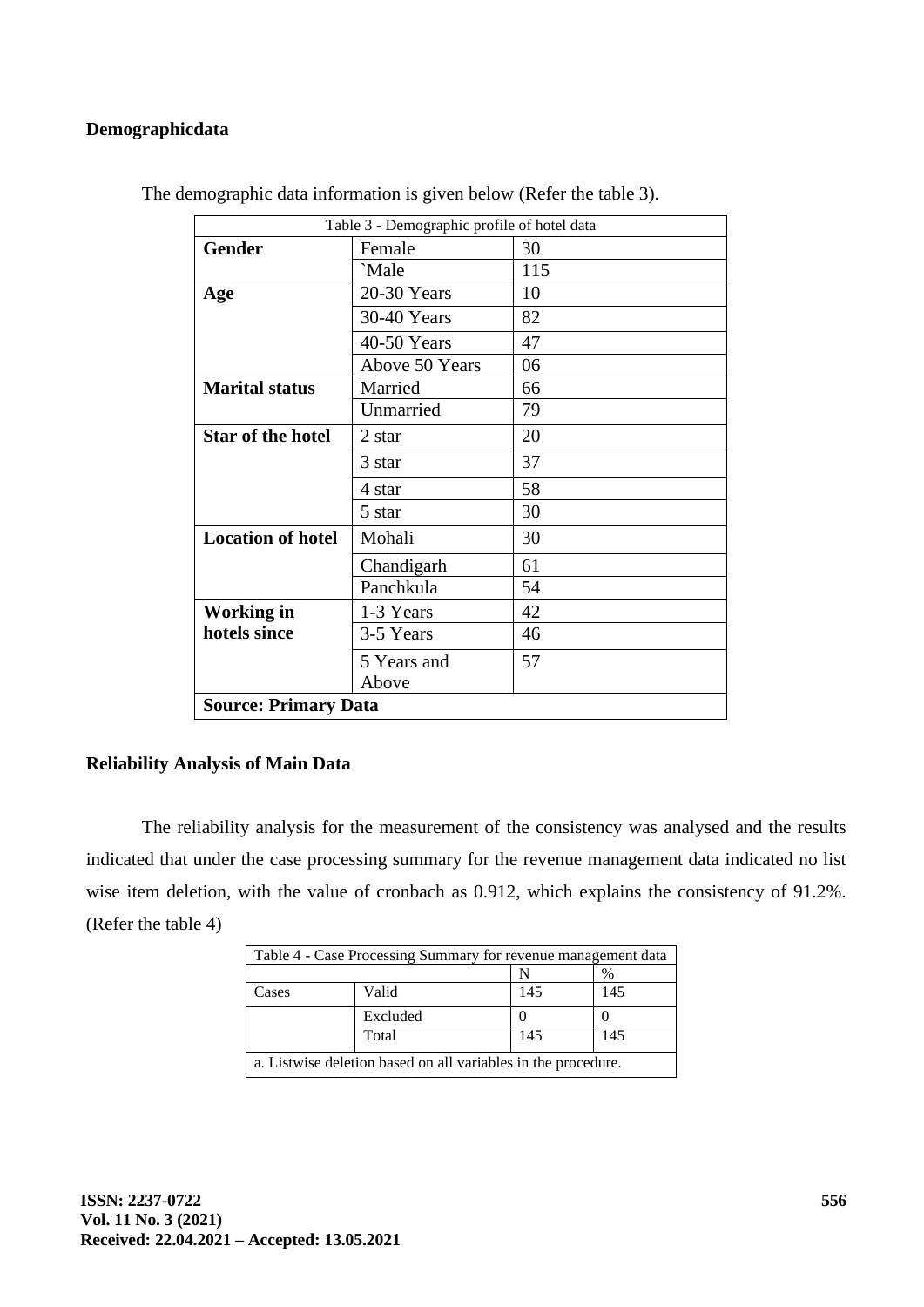| Table 5 - Reliability Statistics of hotel revenue management data |            |  |
|-------------------------------------------------------------------|------------|--|
| <b>Cronbach's Alpha</b>                                           | N of Items |  |
| 0.912                                                             | 48         |  |
| <b>Source: Primary Data</b>                                       |            |  |

# **Measurement model of RMP Variables**

The measurement model undertakes the model fit summary and the constructs validity (convergent and the discriminant validity).

# **Model Fit Summary of Measurement Model**

As the confirmatory factor analysis is also called the measurement model it takes into consideration initially the model fit and a later stage takes into consideration the convergent and discriminant validity. In the calculation of the model fit, the model fit summary indicated that the model was found to be good fit on the following indicators as  $\text{-}$  CMIN/ DF = 2.333, Chi-Square = 3121.7, GFI = 0.952, CFI= 0.932, NFI = 0.961, RMSEA = 0.060, P-value = 0.000. After that the construct validity was analysed as a requirement under the measurement model. The standard theory states that the indicators of convergent validity should be equal or more than 50% in the category of average variance extracted and the constructive liability should be more than or equal to 70%. The results of this study indicated that both the threshold limits for achieved and further the discriminant validity was analysed in accordance with the (Hair, Black and Anderson, 2006). All the discriminant validity constructs satisfied all the threshold limits with squared inter-constructs correlation less than the average variance extracted ( $SICCor < AVE$ ) and hence it can be stated by the results that the convergent and discriminant validity exists and the measurement model. (See the table 6and 7).

| Table 6 - Measurement Model Fit Summary                                     |        |                           |  |
|-----------------------------------------------------------------------------|--------|---------------------------|--|
| Fit Indices for the measurement of goodness of fit   Parsimonious Model Run |        | <b>Improved Model Run</b> |  |
| <b>CMIN/DF</b>                                                              | 2.966  | 2.333                     |  |
| Chi-square                                                                  | 2802.9 | 3121.7                    |  |
| p-value                                                                     | 0.000  | 0.000                     |  |
| <b>GFI</b>                                                                  | 0.770  | 0.952                     |  |
| <b>NFI</b>                                                                  | 0.722  | 0.961                     |  |
| <b>CFI</b>                                                                  | 0.845  | 0.932                     |  |
| <b>RMSEA</b>                                                                | 0.000  | 0.000                     |  |
| <b>Source: Primary Data</b>                                                 |        |                           |  |

**ISSN: 2237-0722 Vol. 11 No. 3 (2021) Received: 22.04.2021 – Accepted: 13.05.2021**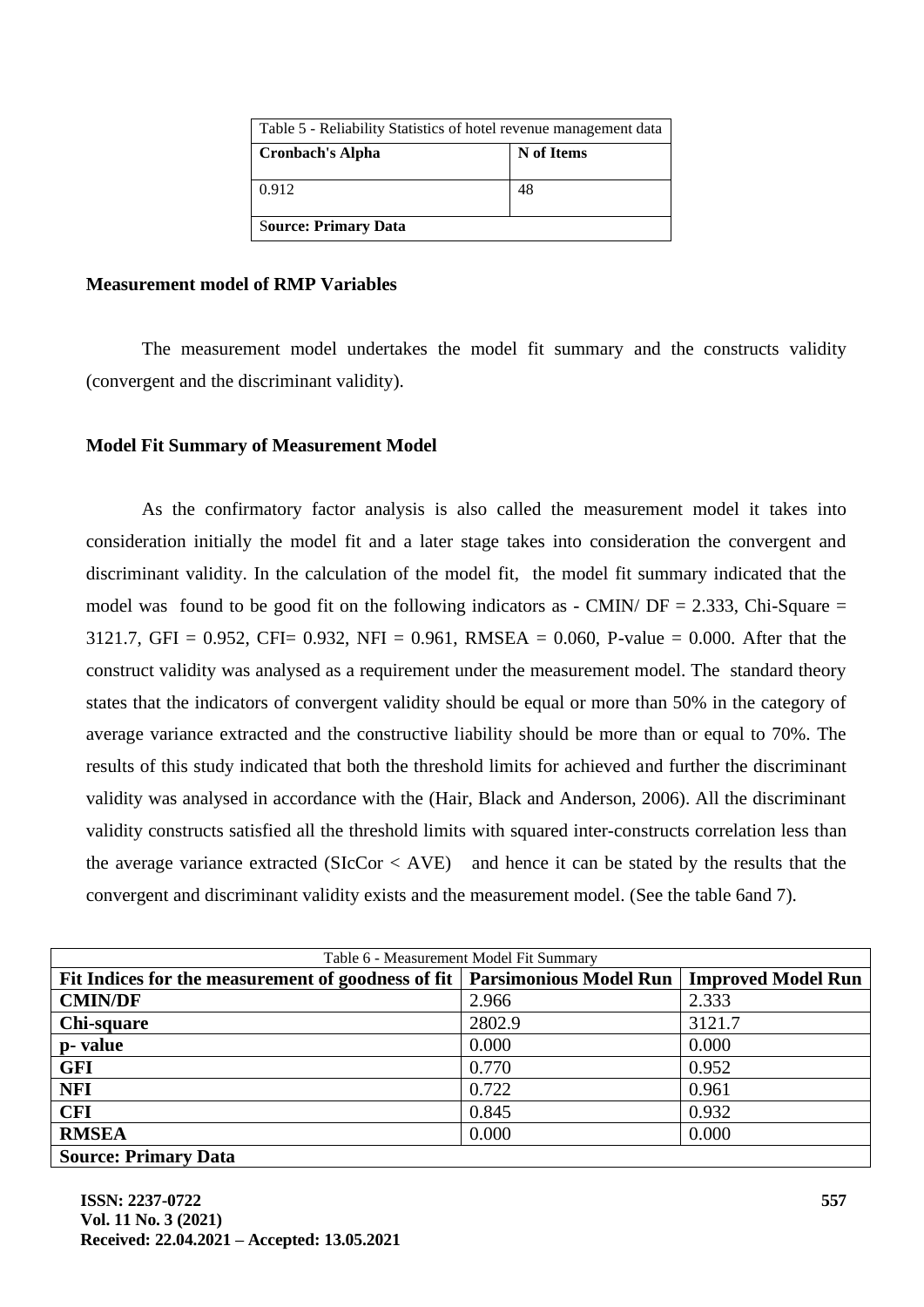|                              | Table 7 - Convergent and discriminant Validity for the Revenue management practice variables |                                                  |                                                |                                                               |                                                           |
|------------------------------|----------------------------------------------------------------------------------------------|--------------------------------------------------|------------------------------------------------|---------------------------------------------------------------|-----------------------------------------------------------|
| <b>Observed</b><br>variables | <b>Latent variables</b>                                                                      | Average<br><b>Variance</b><br>extracted<br>(AVE) | <b>Construct</b><br><b>Reliability</b><br>(CR) | <b>Square of</b><br>Interconstruct<br>correlation<br>(SIcCor) | <b>AVE</b><br>is greater or<br>less than<br><b>SIcCor</b> |
| $BD_1$                       |                                                                                              |                                                  |                                                | 0.242                                                         | AVE is                                                    |
|                              |                                                                                              |                                                  |                                                |                                                               | greater than<br><b>SIC</b>                                |
| $BD_2$                       | <b>Dates</b><br><b>of</b><br><b>Booking</b>                                                  | 60.24                                            | 0.80                                           | 0.303                                                         | AVE is<br>greater than<br><b>SIC</b>                      |
| $BD_3$                       |                                                                                              |                                                  |                                                | 0.096                                                         | AVE is<br>greater than                                    |
| $BD_4$                       |                                                                                              |                                                  |                                                | 0.040                                                         | <b>SIC</b><br>AVE is                                      |
|                              |                                                                                              |                                                  |                                                |                                                               | greater than<br><b>SIC</b>                                |
| $BD_5$                       |                                                                                              |                                                  |                                                | 0.023                                                         | AVE is<br>greater than                                    |
| $RF_1$                       |                                                                                              |                                                  |                                                | 0.010                                                         | <b>SIC</b><br>AVE is<br>greater than                      |
| $RF_2$                       | <b>Fences of Rates</b>                                                                       | 60.34                                            | 0.80                                           | 0.043                                                         | <b>SIC</b><br>AVE is                                      |
|                              |                                                                                              |                                                  |                                                |                                                               | greater than<br><b>SIC</b>                                |
| $RF_3$                       |                                                                                              |                                                  |                                                | 0.040                                                         | $AVE$ is<br>greater than<br><b>SIC</b>                    |
| $RF_4$                       |                                                                                              |                                                  |                                                | 0.040                                                         | AVE is<br>greater than                                    |
| $RF_5$                       |                                                                                              |                                                  |                                                | 0.047                                                         | <b>SIC</b><br>AVE is                                      |
|                              |                                                                                              |                                                  |                                                |                                                               | greater than<br><b>SIC</b>                                |
| $TT_1$                       |                                                                                              |                                                  |                                                | 0.014                                                         | AVE is<br>greater than<br><b>SIC</b>                      |
| $TT_2$                       | <b>Tourist</b><br>differentiation                                                            | 61.25                                            | 0.79                                           | 0.014                                                         | AVE is<br>greater than<br><b>SIC</b>                      |
| $TT_3$                       |                                                                                              |                                                  |                                                | 0.014                                                         | AVE is<br>greater than                                    |
| $TT_4$                       |                                                                                              |                                                  |                                                | 0.012                                                         | <b>SIC</b><br>$AVE$ is<br>greater than                    |
| $TT_5$                       |                                                                                              |                                                  |                                                | 0.012                                                         | <b>SIC</b><br>AVE is<br>greater than<br><b>SIC</b>        |
| $SN_1$                       |                                                                                              |                                                  |                                                | 0.023                                                         | AVE is<br>greater than<br><b>SIC</b>                      |
| $SN_2$                       |                                                                                              |                                                  |                                                | 0.019                                                         | AVE is<br>greater than                                    |
|                              | <b>Different</b>                                                                             | 50.24                                            | 0.77                                           |                                                               | <b>SIC</b>                                                |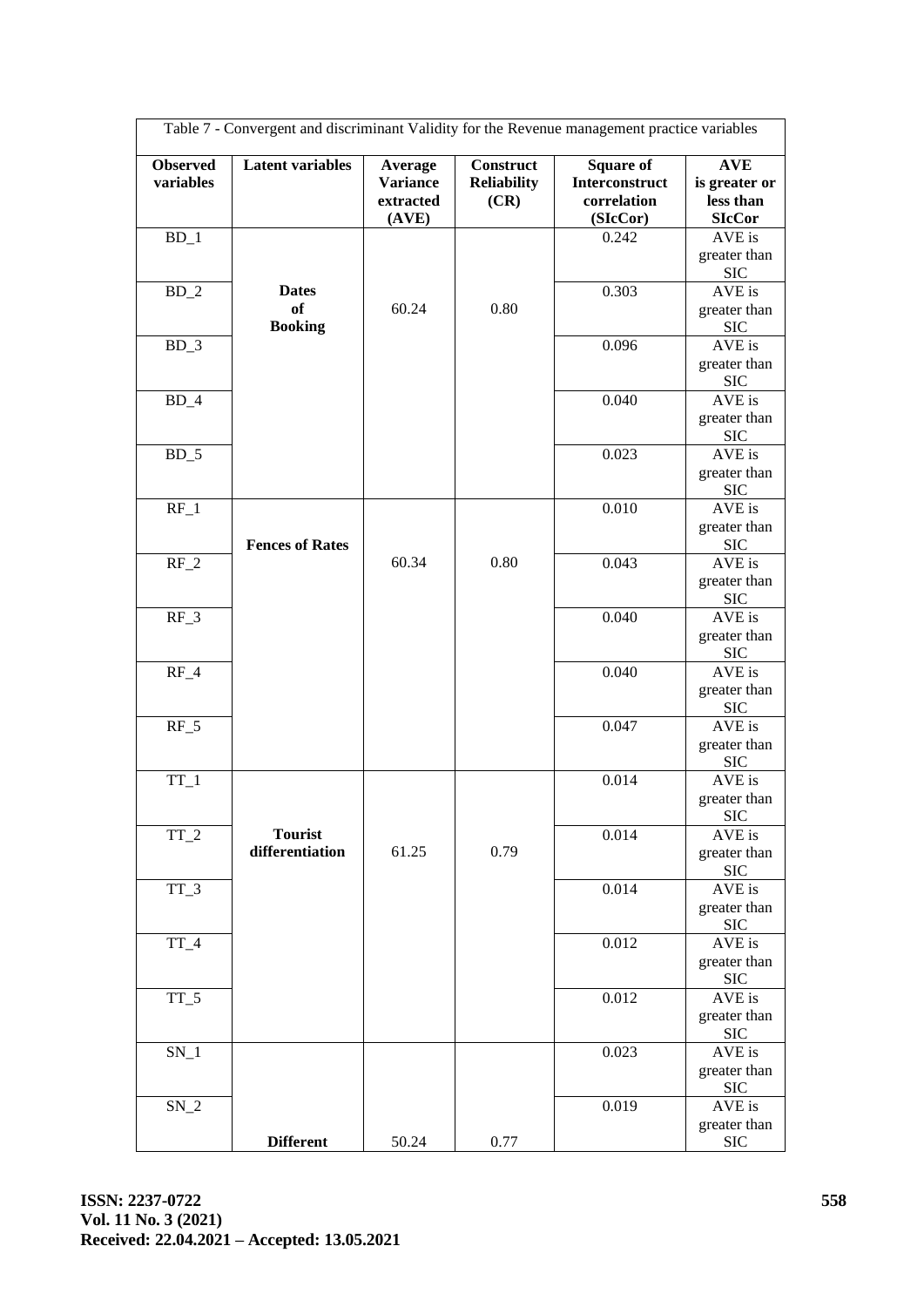| $SN_3$   | <b>Seasons</b>                      |       |                             | 0.035 | AVE is                     |
|----------|-------------------------------------|-------|-----------------------------|-------|----------------------------|
|          |                                     |       |                             |       | greater than               |
|          |                                     |       |                             |       | <b>SIC</b>                 |
| $SN_4$   |                                     |       |                             | 0.018 | AVE is                     |
|          |                                     |       |                             |       | greater than               |
|          |                                     |       |                             |       | <b>SIC</b>                 |
| HDPK_1   |                                     |       |                             | 0.014 | AVE is                     |
|          | <b>Hedonic Pricing</b>              |       |                             |       | greater than               |
|          | followed                            |       | 0.77                        |       | <b>SIC</b>                 |
| HDPK_2   | <b>Consumer hotel</b><br>valuations | 50.29 |                             | 0.175 | $AVE$ is                   |
|          |                                     |       |                             |       | greater than<br><b>SIC</b> |
| HDPK_3   |                                     |       |                             | 0.018 | AVE is                     |
|          |                                     |       |                             |       | greater than               |
|          |                                     |       |                             |       | <b>SIC</b>                 |
| HDPK_4   |                                     |       |                             | 0.022 | $\overline{AVE}$ is        |
|          |                                     |       |                             |       | greater than               |
|          |                                     |       |                             |       | <b>SIC</b>                 |
| CNHV_1   |                                     |       |                             | 0.014 | AVE is                     |
|          |                                     |       |                             |       | greater than               |
|          | <b>Consumer Hotel</b>               |       |                             |       | <b>SIC</b>                 |
| $CNHV_2$ | <b>Valuation</b>                    | 62.35 | 0.82                        | 0.016 | AVE is                     |
|          |                                     |       |                             |       | greater than               |
|          |                                     |       |                             |       | <b>SIC</b>                 |
| CNHV_3   |                                     |       |                             | 0.013 | $AVE$ is                   |
|          |                                     |       |                             |       | greater than               |
|          |                                     |       |                             |       | <b>SIC</b>                 |
| CNHV_4   |                                     |       |                             | 0.014 | AVE is                     |
|          |                                     |       |                             |       | greater than<br><b>SIC</b> |
| SBHC_1   |                                     |       |                             | 0.042 | AVE is                     |
|          | <b>Segmentation by</b>              |       |                             |       | greater than               |
|          | hotel categories                    |       |                             |       | <b>SIC</b>                 |
| SBHC_2   |                                     | 54.32 | 0.76                        | 0.013 | AVE is                     |
|          |                                     |       |                             |       | greater than               |
|          |                                     |       |                             |       | <b>SIC</b>                 |
| SBHC_3   |                                     |       |                             | 0.102 | AVE is                     |
|          |                                     |       |                             |       | greater than               |
|          |                                     |       |                             |       | <b>SIC</b>                 |
| SBHC_4   |                                     |       |                             | 0.185 | AVE is                     |
|          |                                     |       |                             |       | greater than               |
|          |                                     |       |                             |       | <b>SIC</b>                 |
| $DPM_1$  |                                     |       |                             | 0.207 | AVE is                     |
|          |                                     |       |                             |       | greater than               |
|          | <b>Dynamic pricing</b><br>of hotels | 56.32 | 0.77                        | 0.195 | <b>SIC</b><br>AVE is       |
| $DPM_2$  |                                     |       |                             |       | greater than               |
|          |                                     |       |                             |       | <b>SIC</b>                 |
| $DPM_3$  |                                     |       |                             | 0.240 | AVE is                     |
|          |                                     |       |                             |       | greater than               |
|          |                                     |       |                             |       | <b>SIC</b>                 |
| $DPM_4$  |                                     |       |                             | 0.194 | AVE is                     |
|          |                                     |       |                             |       | greater than               |
|          |                                     |       |                             |       | <b>SIC</b>                 |
|          |                                     |       | <b>Source: Primary Data</b> |       |                            |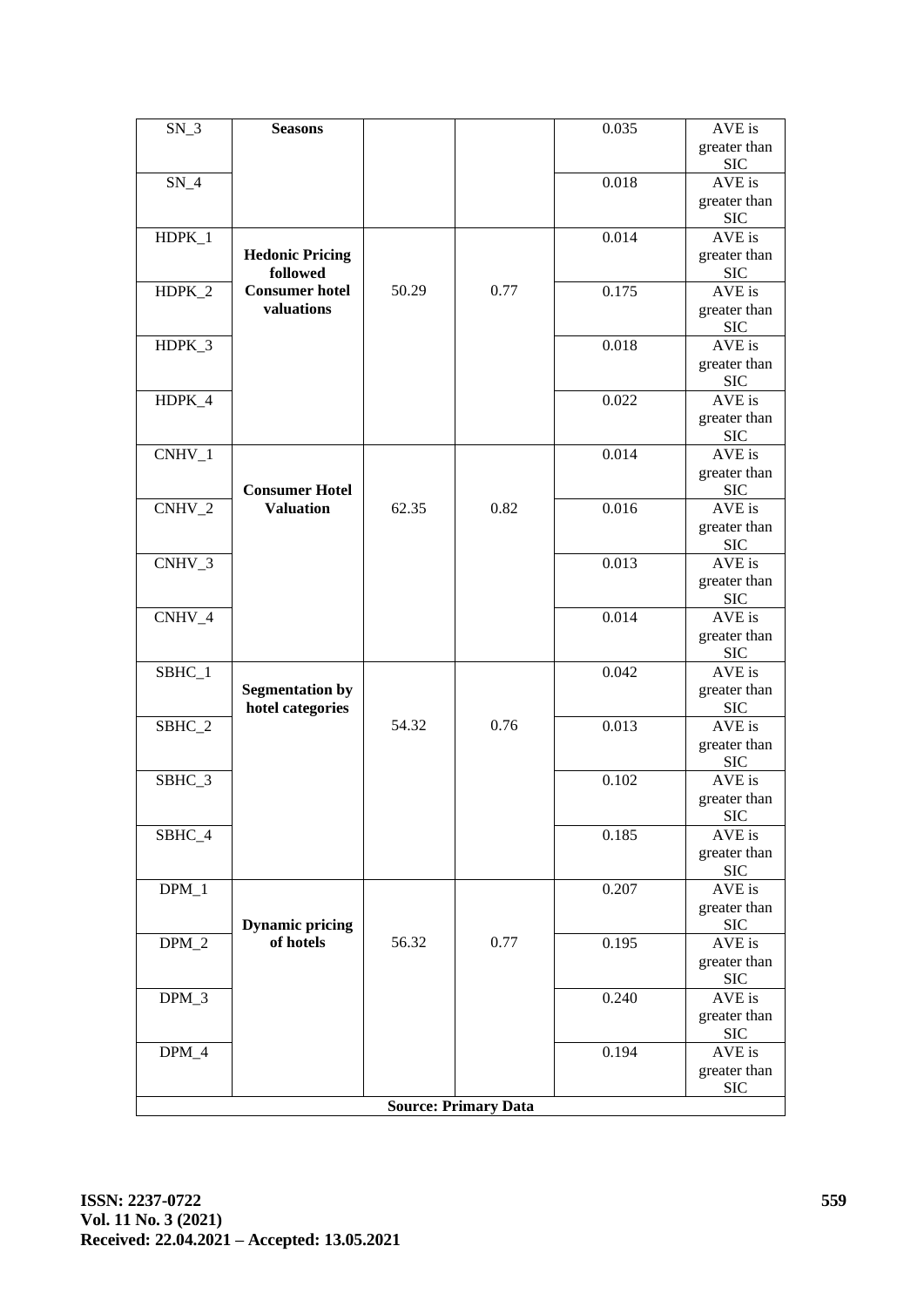#### **6. Structural Equation Model**

# **Structural Fit Indices**

In the measurement of the model fit for the structural causal relationship, the model indicated a good fit model in two runs. The results stated by the indicators are- CMIN/DF  $= (2.109, C)$  Chi square  $= 5060.9$ , GFI = 0.923, NFI = 0.984, CFI = 0.920, RMSEA = 0.051, P-Value = 0.086). (Refer the table 8 for structural model fit summary).

#### **Impact of Revenue Management Practices on Hotel Performance**

The causal relationship was measured after conducting all the preliminary test. In the measurement of the impact of revenue management practices on hotel performance, the constructs of the RMP were measured individually by way of structural equation model. The multiple cause and effect relationship was highlighted in relation to the conjectural statement, whether it exist or not in terms of supported or not supported by the study results. On the basis of study results (indicated in the table 9) the interpretations were undertaken in the form of standardised beta value and the *p*- value.The results of the study indicated that the booking dates, rates fences, tourist differentiation in multiple terms,seasonality, hedonic pricing, consumer hotel valuation, segmentation by hotel categories and dynamic pricing are explaining the variances of 20.1%, 24.8%, 14.0%, 28.1%, 17.6%, 30.6%, 6.2%, 18.2% respectively with standardised beta values as-booking dates = 0.201, rates fences  $= 0.248$ , tourist differentiation in multiple terms  $= 0.140$ , seasonality  $= 0.281$ , hedonic pricing  $=$ .0176, consumer hotel valuation = 0.306, segmentation by hotel categories =  $0.062$  and dynamic pricing  $= 0.182$ . Taking the inferences from the study results, it can be stated that the in all the cases the hypothesis were found to be supported except the segmentation by hotel categories at 95% confidence level. Hence, H1, H2, H3, H4, H5, H6 and H8 were accepted and H7 was rejected. (See the table 9 for the reference).

| Table 8 - Structural Model Fit Summary |                               |                           |  |
|----------------------------------------|-------------------------------|---------------------------|--|
| Fit Indices for the measurement of     | <b>Parsimonious Model Run</b> | <b>Improved Model Run</b> |  |
| goodness of fit                        |                               |                           |  |
| <b>CMIN/DF</b>                         | 3.219                         | 2.109                     |  |
| Chi-square                             | 1042.0                        | 901.9                     |  |
| p- value                               | 0.000                         | 0.000                     |  |
| <b>GFI</b>                             | 0.901                         | 0.945                     |  |
| <b>NFI</b>                             | 0.910                         | 0.954                     |  |
| <b>CFI</b>                             | 0.897                         | 0.920                     |  |
| <b>RMSEA</b>                           | 0.045                         | 0.034                     |  |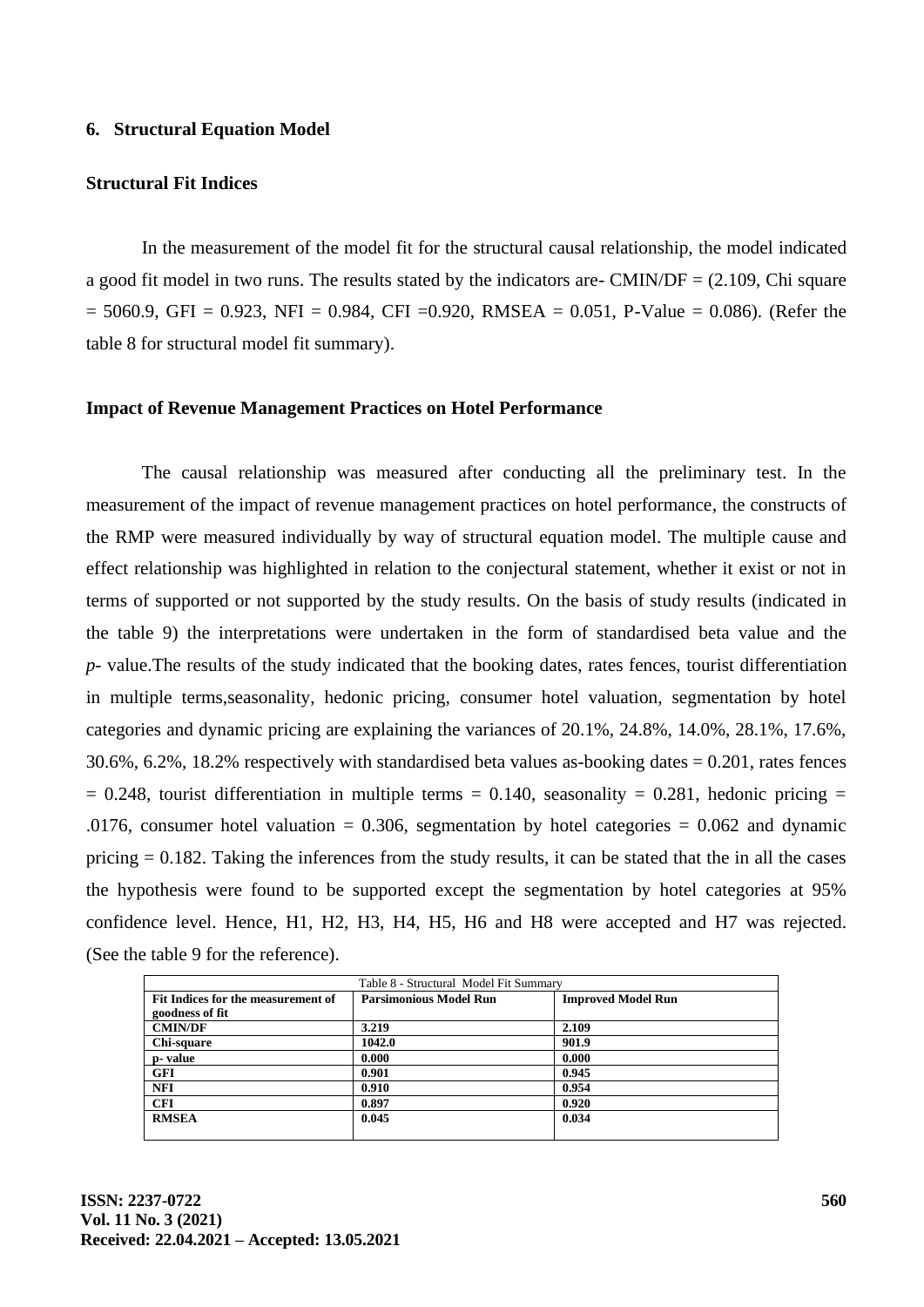| Table 9 - Structural model for Causal relationships RMP on Hotel performance |              |                            |           |                |                 |
|------------------------------------------------------------------------------|--------------|----------------------------|-----------|----------------|-----------------|
| Paths of Causal relationships RMP on Hotel                                   |              | <b>Estima</b>              | ${\bf P}$ | <b>Hypothe</b> |                 |
| <b>Performance</b>                                                           |              |                            | te        |                | sis             |
|                                                                              |              |                            |           |                | <b>Decision</b> |
| Hotel                                                                        | $\leftarrow$ | Dates of Booking           | 0.201     | 0.00           | Supporte        |
| Performance                                                                  |              |                            |           | $\Omega$       | d               |
| Hotel                                                                        | $\leftarrow$ | <b>Fences of Rates</b>     | 0.248     | 0.00           | Supporte        |
| Performance                                                                  |              |                            |           | $\Omega$       | d               |
| Hotel                                                                        | $\leftarrow$ | Tourist differentiation in | 0.140     | 0.03           | Supporte        |
| Performance                                                                  |              | multiple terms             |           | 4              | d               |
| Hotel                                                                        | $\leftarrow$ | <b>Different Seasons</b>   | 0.281     | 0.00           | Supporte        |
| Performance                                                                  |              |                            |           | 9              | <sub>d</sub>    |
| Hotel                                                                        | $\leftarrow$ | <b>Hedonic Pricing</b>     | 0.176     | 0.00           | Supporte        |
| Performance                                                                  |              | followed                   |           | 0              | d               |
| Hotel                                                                        | $\leftarrow$ | Consumer hotel             | 0.306     | 0.00           | Supporte        |
| Performance                                                                  |              | valuations                 |           | $\Omega$       | d               |
|                                                                              |              |                            |           |                |                 |
| Hotel                                                                        | $\leftarrow$ | Segmentation by hotel      | 0.062     | 0.32           | <b>Not</b>      |
| Performance                                                                  |              | categories                 |           | $\overline{A}$ | Supporte        |
|                                                                              |              |                            |           |                | d               |
| Hotel                                                                        | $\leftarrow$ | Dynamic pricing of         | 0.182     | 0.02           | Supporte        |
| Performance                                                                  |              | hotels                     |           | 1              | d               |
| <b>Source: Primary Data</b>                                                  |              |                            |           |                |                 |
|                                                                              |              |                            |           |                |                 |

# **7. Findings and Discussion**

Establishment of the revenue model is an important and essential aspect of the hotels and in order to have the operative instrument for the generation of proper revenue, several revenue management practices are employed in different time period. The same aspect of RMP was analysed by the researcher on the basis of hypothesised model of the previously conducted research. The findings of the study provided evidence that the revenue practices of the hotel has a positive impact towards the hotel performance. The same causal relationship has been indicated by the previous researchers. The current study research seek out to provide a proper base for a future research in the area of RMP. For this piece of research, the tri-cities aspect was undertaken for the place of data collection of celebrity with the object to measure the RMP as the independent variable to measure the response variable in the form of hotel performance. This study highlighted that the RMP that are being followed by the hotels in the tri-cities has the ability to effect the hotel performance in the positive way. The principal fine-tuning of the current research was to draw the inferences across the total latent variables of RMP towards the measurement of causal relationship towards hotel performance. Among the eight latent variable, all were found to be positively significant except one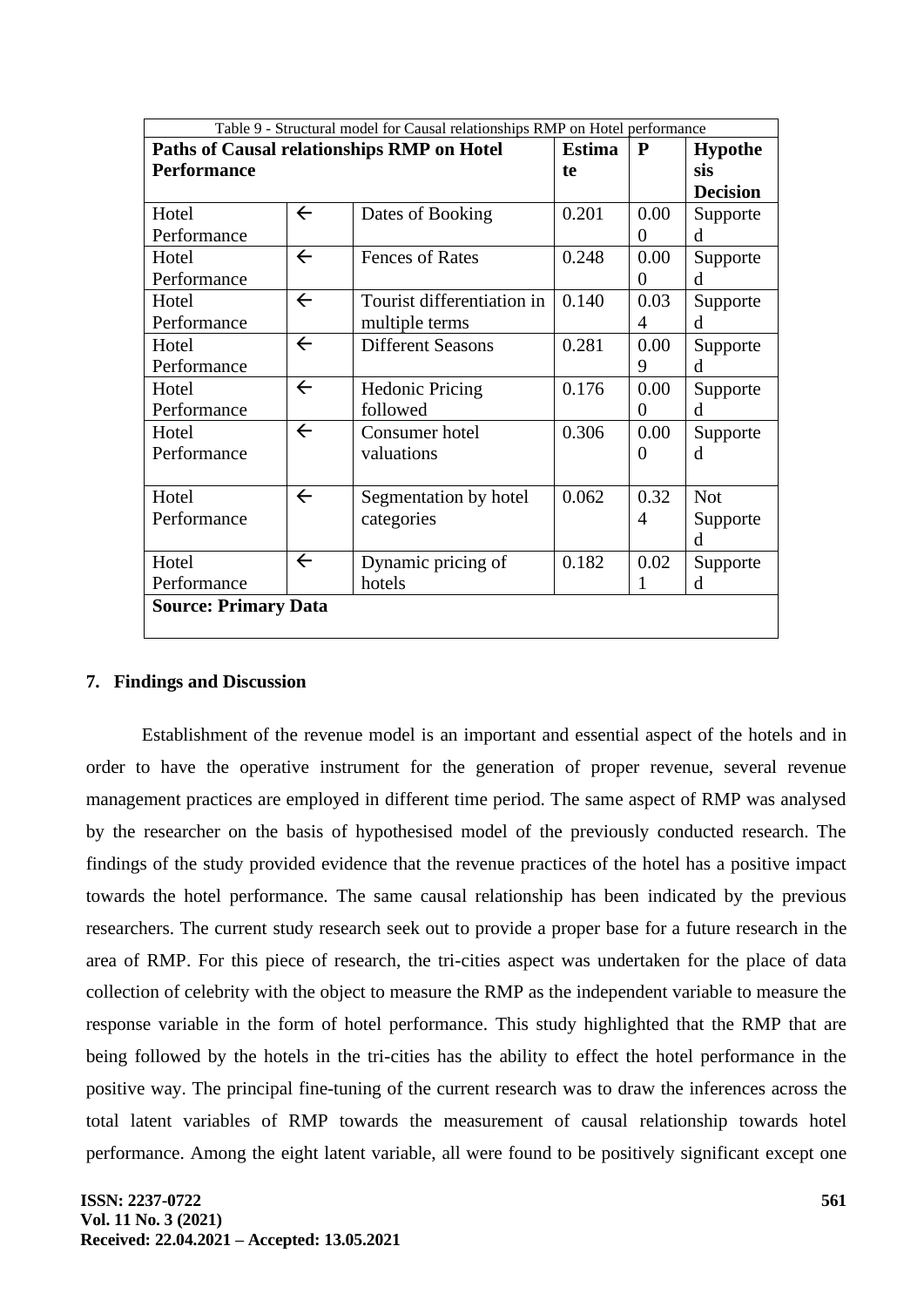latent variable, i.e. segmentation by hotel categories. These aspects indicates that the revenue management practices has an important place in the performance of the hotel in relative terms in the study area. This study provides an empirical substance to the managers to have a consideration towards the aspects of revenue management practices implementations in the hotels of different areas.

### **8. Conclusion**

The current research study explores the hotel performance at tri-cities as the outcome of from the revenue management among the different categories of the hotels. As the matter of fact, the creation of revenue for the good hotel performance is the main aim of every hotel in totality operating anywhere, especially the tri-cities in the current study. Therefore, the hotels apply several strategies to attain such goal line, and for this specific matter, the hotels use the mechanism of RMP for generation of the revenue in short and long term. Therefore, the hotel performance strategist should analyse the revenue management practices followed in different period of time and in different situations so that the effective hotel performance may be given the relevant direction or a move towards the image creation along with the performance in terms of revenue creation in short and long term.

## **9. Limitations of the Study**

Every research study normally contains limitations. So, this study has many limitations. Firstly, this study was conducted with the tourist of tri-cities only, this is the specific area research. Therefore, in order to overcome cultural disparities, it would be interesting to expand the study area wise and implement it in other cities, especially, the metro cities and compare the findings. Secondly, the sample size undertaken is also small. Thus, it is recommended that effort is required to do the study further with the larger sample size. Lastly, the respondent's responses can't be guaranteed fully, but the special caution was under taken in the collection of data in order to get the meaningful information from the data of the target population.

### **Conflict of interest statement**

There is no conflict of interest among the authors of this manuscript.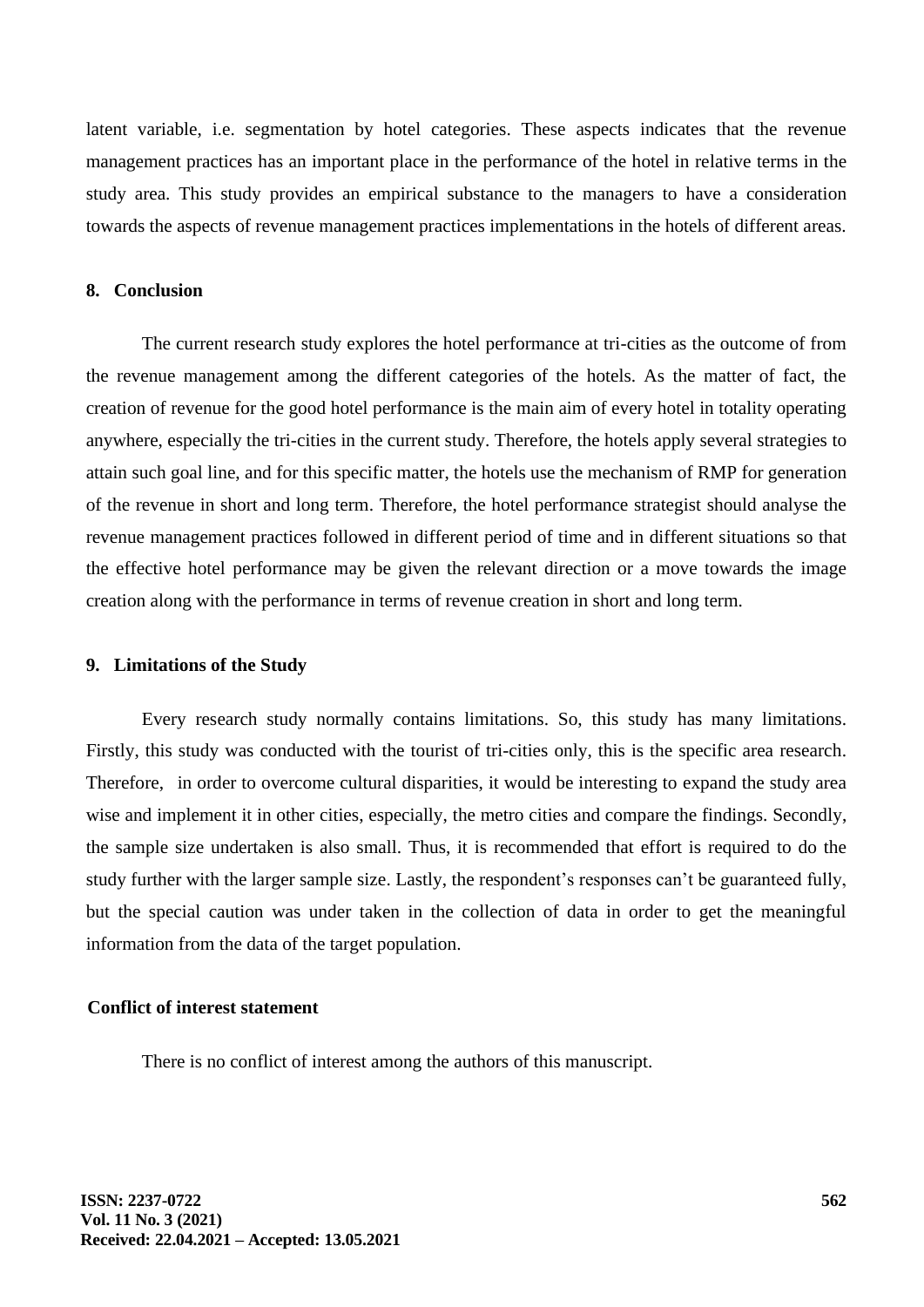# **References**

Abrate, G., Fraquelli, G. and Viglia, G. (2012) 'Dynamic pricing strategies: evidence from European hotels', *International Journal of Hospitality Management,* Vol 31, No 1, pp 160-168.

Aguiló, E., Alegre, J. and Sard, M. (2003) 'Examining the market structure of the German and UK tour operating industries through an analysis of package holiday prices', *Tourism Economics,* Vol 9, No 3, pp 255-278.

Anderson, C.K. and Xie, K. (2010) 'Improving hospitality industry sales: Twenty-five years of revenue management', *Cornell Hospitality Quarterly ,* Vol 51, No 1, pp 53-67.

Aziz, H.A., Saleh, M., Rasmy, M.H. and ElShishiny, H. (2011) 'Dynamic room pricing model for hotel revenue management systems', *Egyptian Informatics Journal,* Vol 12, pp 177-183.

Canina, L., & Carvell, S. (2005). Lodging demand for urban hotels in major metropolitan markets. *Journal of Hospitality & Tourism Research,* 29(3), 291-311.

Chu, R. K., & Choi, T. (2000). An importance-performance analysis of hotel selection factors in the Hong Kong hotel industry: a comparison of business and leisure travellers. *Tourism management,* 21(4), 363-377.

Coenders, G., Espinet, J., & Saez, M. (2003). Predicting random level and seasonality of hotel prices: A latent growth curve approach. *Tourism Analysis,* 8(1), 15-31.

Cross, R. G., Higbie, J. A. and Cross, Z. N. (2011) 'Milestones in the application of analytical pricing and revenue management', *Journal of Revenue and Pricing Management,* Vol 10, 8-18.

De Oliveira Santos, G. E. (2016). Worldwide hedonic prices of subjective characteristics of hostels. *Tourism Management,* 52, 451-454.

Gallego, G. and Van Ryzin, G. (1994) 'Optimal dynamic pricing of inventories with stochastic demand over finite horizons', *Management Science,* Vol 40, No 8, pp 999-1020.

Guo, X. Ling, L., Yang, C., Li, Z. and Liang, L. (2013) 'Optimal pricing strategy based on market segmentation for service products using online reservation systems: An application to hotel rooms', *International Journal of Hospitality Management,* Vol 35, pp 274-281.

Ivanov, S. (2014) *'Hotel Revenue Management: From Theory to Practice.* Varna: Zangador.

Ivanov, S. and Zhechev, V. (2012) 'Hotel revenue management: A critical literature review', *Tourism: an International Interdisciplinary Journal,* Vol 60, No 2, pp 175-197.

Ivanov, S. and Zhechev, V. (2012) 'Hotel revenue management: A critical literature review', *Tourism: an International Interdisciplinary Journal,* Vol 60, No 2, pp 175-197.

Kang, S. S., Okamoto, N., & Donovan, H. A. (2004). Service quality and its effect on customer satisfaction and customer behavioral intentions: Hotel and ryokan guests in Japan. *Asia Pacific Journal of Tourism Research,* 9(2), 189-202.

Kim, W.G., Han, J. and Hyun, K. (2004) 'Multi-stage synthetic hotel pricing', *Journal of Hospitality & Tourism Research,* Vol 28, No 2, pp 166-185.

Lee, S.K. and Jang, S-C. (2011) 'Room rates of U.S. airport hotels: Examining the dual effects of proximities', *Journal of Travel Research,* Vol 50, No 2, pp 186-197.

Pan, C-M. (2007) 'Market demand variations, room capacity, and optimal hotel room rates. *International Journal of Hospitality Management,* Vol 26, No 3, pp 748753.

**ISSN: 2237-0722 Vol. 11 No. 3 (2021) Received: 22.04.2021 – Accepted: 13.05.2021**